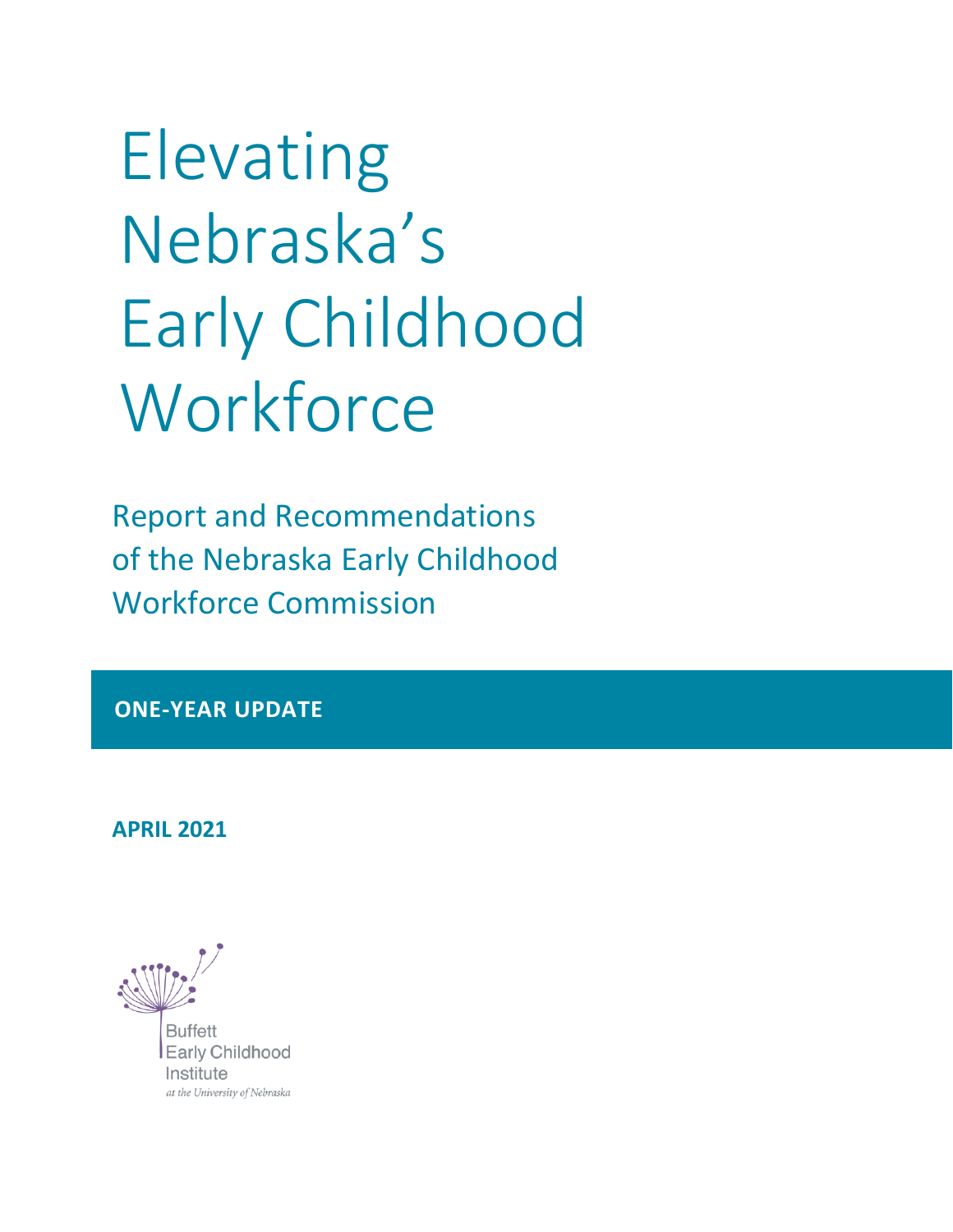## ONE-YEAR IMPLEMENTATION UPDATE

#### Nebraska Early Childhood Workforce Commission Report and Recommendations

On Jan. 30, 2020, th[e Nebraska Early Childhood Workforce Commission](https://buffettinstitute.nebraska.edu/our-work/early-childhood-workforce-commission) released its report and recommendations, *[Elevating Nebraska's Early Childhood Workforce](https://issuu.com/buffettearlychildhoodinstitute/docs/workforce_commission_report_pages_final)*. With a strong commitment to collaborative action, commission members vowed that the report would not just sit on the shelf—and they have been true to their word. Even the COVID-19 pandemic could not prevent commission members and the organizations they represent from engaging with partners in diverse communities across the state to pursue the report's vision, goals, and recommendations.

**VISION.** Nebraska will elevate the early childhood workforce to a priority profession benefiting all children from birth through Grade 3.

- **Goal 1.** Nebraska's early childhood workforce will be highly qualified and will reflect the diversity of the children and families they serve.
- **Goal 2.** Early care and education in Nebraska will be fully funded by 2030.
- **Goal 3.** Nebraska will champion high-quality early care and education and the critical role of the workforce in young children's learning and development.
- **Goal 4.** Nebraskans will implement the Nebraska Early Childhood Workforce Commission's recommendations to achieve a highly qualified and diverse workforce on behalf of all young children and their families.

In fact, the pandemic's dramatic impact on the early childhood workforce and the children and families they serve has only served to intensify and accelerate collaborative statewide efforts to begin addressing some of the most urgent needs of Nebraska's early childhood workforce. Many of these efforts were inspired or informed by the commission report, and several also involve the leadership or participation of commission members and the organizations they represent.

In this document, the following updates are provided:

- Highlights of selected collaborative early childhood initiatives from January 2020 to March 2021 that support the goals of the Nebraska Early Childhood Workforce Commission
- A look ahead at what is yet to come in 2021
- An invitation to share your work and help us to shine the spotlight on collaborative efforts across the state that are helping elevate Nebraska's early childhood workforce

The work summarized here represents only a sample of the many efforts that are underway in communities across Nebraska to support the early childhood workforce. Future updates will include more stories about the work that commission members are involved in across the state.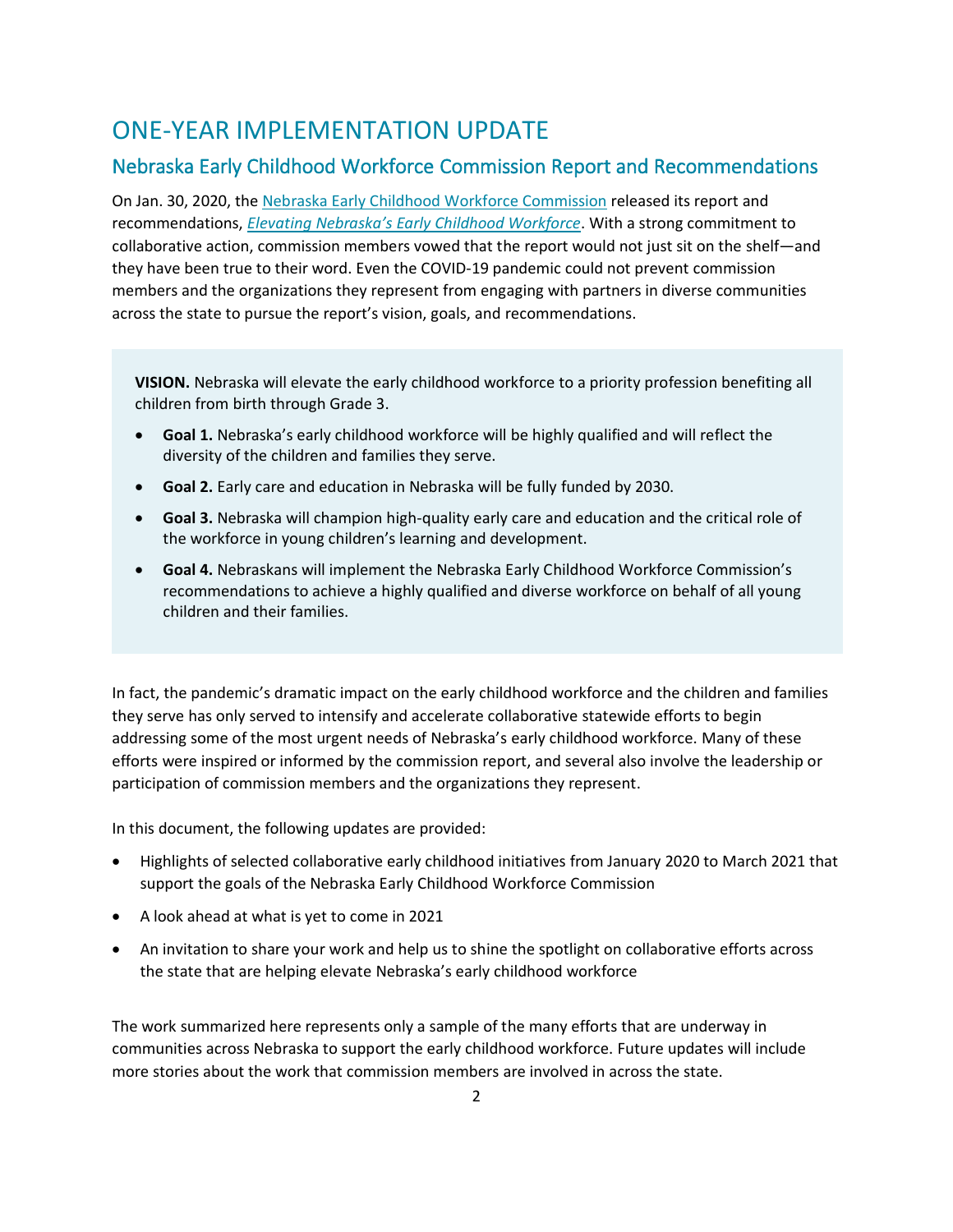# SELECTED COLLABORATIVE EARLY CHILDHOOD INITIATIVES JANUARY 2020 − MARCH 2021

Commission members and the organizations they represent continue to demonstrate an ongoing commitment to cultivating collaborative relationships and partnerships with colleagues across the state, as demonstrated by several initiatives that are contributing to one or more of the four goals.

#### Selected Collaborative Early Childhood Initiatives (January 2020 − March 2021) Supporting the Goals of the Nebraska Early Childhood Workforce Commission

|                                                                                                | <b>Commission Goals Supported</b>                                |                                           |                                                                        |                                                                                 |
|------------------------------------------------------------------------------------------------|------------------------------------------------------------------|-------------------------------------------|------------------------------------------------------------------------|---------------------------------------------------------------------------------|
| <b>Collaborative Initiative</b>                                                                | Goal 1:<br><b>Highly</b><br><b>Qualified</b><br><b>Workforce</b> | Goal 2:<br><b>Full Funding</b><br>by 2030 | Goal 3:<br>Informed,<br><b>Engaged, and</b><br><b>Committed Public</b> | Goal 4:<br><b>Implementation</b><br>and Accountability<br><b>Infrastructure</b> |
| January 2020: Launch and Distribution<br>of the Commission Report                              | B                                                                | B                                         | 凡                                                                      | 凡                                                                               |
| January 2020 - March 2021: Continued<br><b>Community Conversations</b>                         |                                                                  |                                           | $\approx$                                                              | B                                                                               |
| March and June 2020: Nebraska<br>COVID-19 Early Care and Education<br>Provider Surveys 1 and 2 | d                                                                | B                                         | ら                                                                      | ら                                                                               |
| April 2020: Preschool Development<br><b>Renewal Grant Awarded</b>                              | <b>R</b>                                                         | R                                         | $\approx$                                                              | $\approx$                                                                       |
| April 2020: Launch of the Nebraska<br><b>Child Care Referral Network</b>                       | B                                                                |                                           |                                                                        | B                                                                               |
| August 2020: Release of The Bottom<br>Line Study                                               |                                                                  | R                                         |                                                                        | B                                                                               |
| September 2020: Governance and<br><b>Finance Task Force</b>                                    |                                                                  | B                                         |                                                                        | B                                                                               |
| September 2020: Hearing for<br>Legislative Resolution 390 (LR 390)                             | 一                                                                | <b>R</b>                                  | $\approx$                                                              | R                                                                               |
| September 2020: Thriving Children,<br>Families, and Communities Conference                     | 瓜                                                                | B                                         | ら                                                                      | ら                                                                               |
| November 2020: Early Childhood<br><b>Education (ECE) Business Collaboratory</b>                |                                                                  | B                                         |                                                                        |                                                                                 |
| February 2021: Release of LR 390<br>Report                                                     | B                                                                | P                                         | B                                                                      | P                                                                               |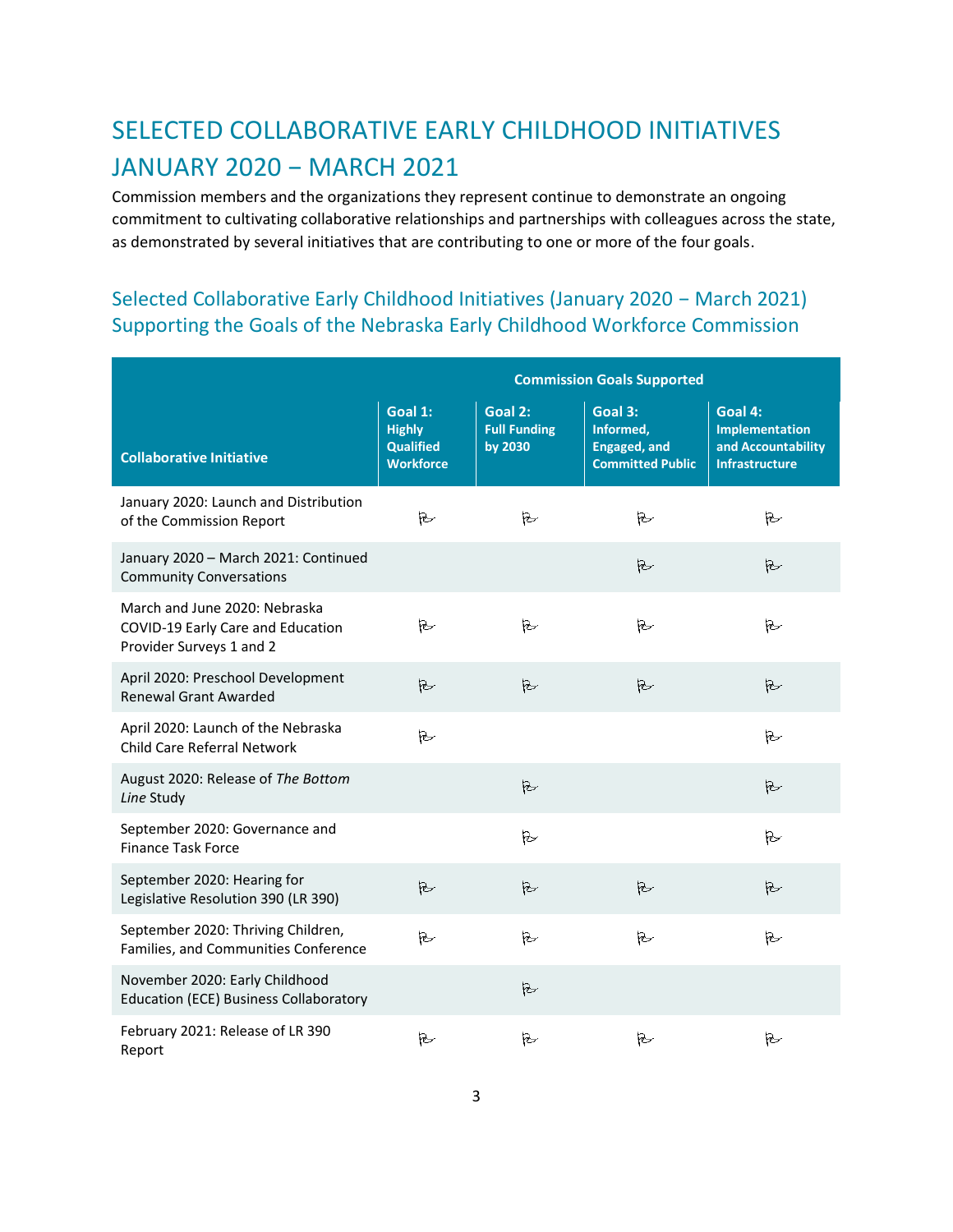Each of these collaborative initiatives is described briefly below, and links are provided to additional information.

• **January 2020: Launch and Distribution of the Commission Report (Supports Goals 1 – 4).** Since the Nebraska Early Childhood Workforce Commission launched its report and recommendations, *[Elevating Nebraska's Early Childhood Workforce](https://issuu.com/buffettearlychildhoodinstitute/docs/workforce_commission_report_pages_final),* at a well-attended event held in Lincoln on Jan. 30, 2020, commission members have helped distribute the report across Nebraska and nationally. Beyond the launch event, the report has been mailed to more than 2,700 homes or offices, with many other copies distributed by commission members to people in their organizations and networks. Those who were not able to attend the launch in person or via the livestream tuned in later to watch the recordings. Links to the report and recordings of the event are available [here.](https://buffettinstitute.nebraska.edu/our-work/early-childhood-workforce-commission)

Throughout the year, commission members have continued to share information about the report through their organizations' social media channels and newsletters. Many have also included the report in presentations. For example, Marjorie Kostelnik and Susan Sarver presented an overview of the report's findings at a webinar hosted by the Council of Chief State School Officers in June. Senator John Stinner has frequently referred to the report in his work surrounding Legislative Resolution 390 (LR 390, described below). Commission members also shared the report through opeds that ran in local papers, such as ["How we can grow Nebraska,"](https://columbustelegram.com/news/local/how-we-can-grow-nebraska/article_ca31d5aa-08ea-5b48-bfa6-d75d8d2519c1.html) authored by K.C. Belitz from the Nebraska Community Foundation, which ran in the Columbus Telegram. The commission report also continues to be a report of record referred to in other key early childhood efforts, including the [2020 Thriving Children, Families, and Communities Conference,](https://www.ksnblocal4.com/content/news/Hundreds-attend-conference-to-improve-early-childhood-care-560527661.html) the Nebraska Legislature's LR 390 interim study report, coverage of the [COVID workforce surveys,](https://www.gothenburgleader.com/news/child-care-crisis-affects-us-all/article_913f8946-7bb5-11eb-baef-030d42721089.html) and Buffett Early Childhood Institute Managing Editor Matthew Hansen's "A Silver Lining in [2020" news column](https://starherald.com/opinion/columnists/matthew-hansen-a-silver-lining-in-2020-nebraskans-team-up-to-help-families/article_67115f4b-8b5b-5483-a30d-76c07a76ccbb.html). All of these efforts led by commission members are working; since last January, th[e webpage](https://buffettinstitute.nebraska.edu/our-work/early-childhood-workforce-commission) where the report is posted has been visited more than 4,400 times.

- **January 2020 – March 2021: Continued Community Conversations (Supports Goals 3 and 4).** The need to engage communities in conversation about the importance of early childhood education did not diminish in the midst of the COVID-19 pandemic. Leaders in North Platte, Lexington, and Garden County continued to leverage the documentary *No Small Matter* to kick-start virtual community conversations about quality early care and education. The film was made available publicly in fall 2020 and can be purchased or rented on **Amazon**.
- **March and June 2020: Nebraska COVID-19 Early Care and Education Provider Surveys 1 and 2 (Supports Goals 1 – 4).** The commission's goals and recommendations are grounded in a commitment to ensuring that any effort to elevate Nebraska's early childhood workforce is informed by and responsive to the strengths and challenges of the workforce. Two surveys conducted by the Buffett Early Childhood Institute in 2020 align well with this commitment.

In late March, the Buffett Institute conducted the first of two surveys with early childhood providers to better understand the impacts of the pandemic. More than 2,100 providers responded, and survey results reflected the incredible stress providers were facing linked to economic insecurity, the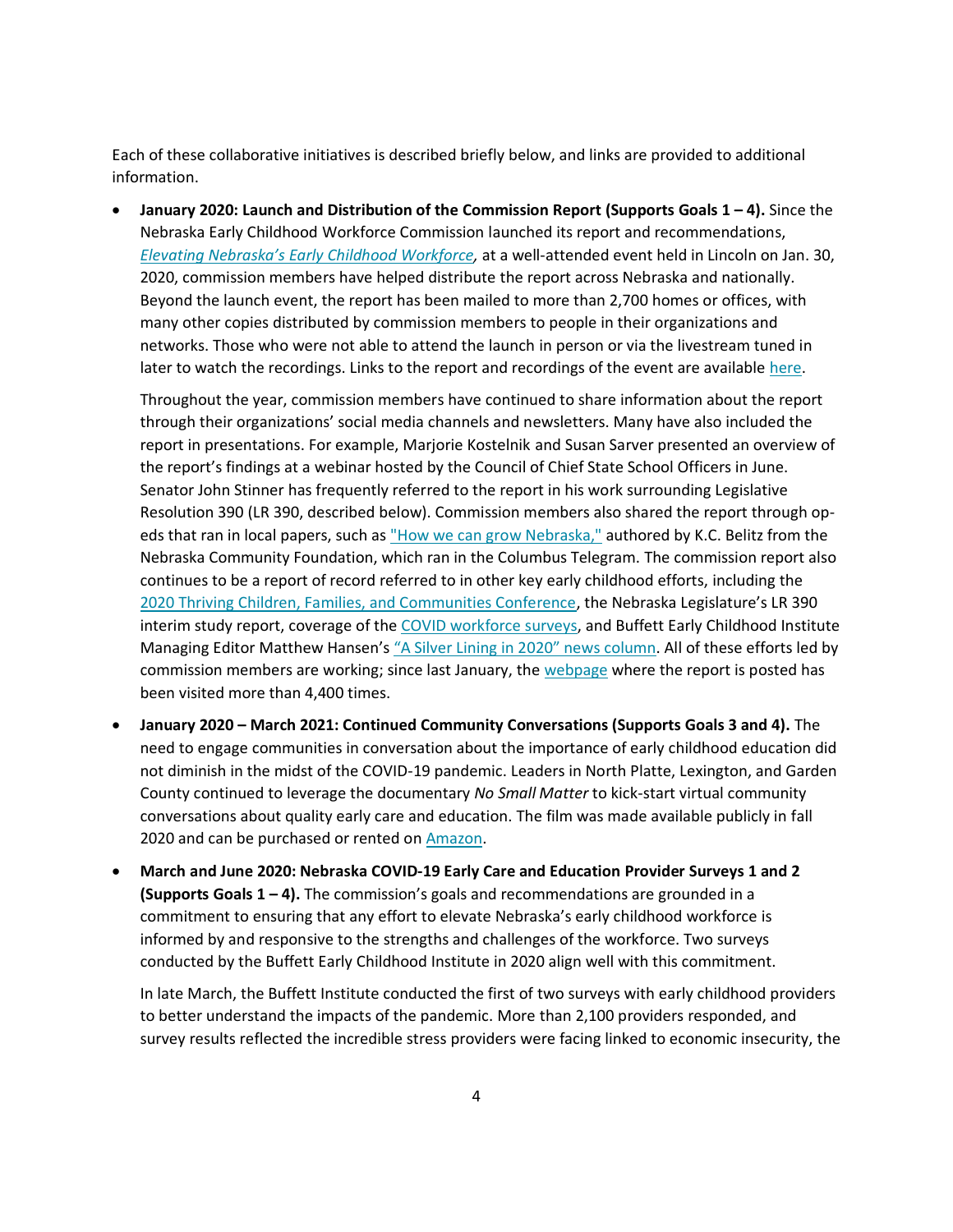threat of health problems, and a lack of reliable information. Highlights from the survey are available [here.](https://buffettinstitute.nebraska.edu/-/media/beci/docs/nebraska-provider-survey-highlights-040720-masterdoc.pdf?la=en)

In June, the Buffett Institute conducted the second survey with early childhood providers. Survey results indicated that stressors reported in March were continuing and that providers needed more support if they were to stay in business. The survey also revealed the resilience and dedication of Nebraska's early childhood workforce, despite the high levels of stress. Findings from the survey are available [here.](https://buffettinstitute.nebraska.edu/-/media/beci/docs/provider-survey-2-080420-final.pdf?la=en)

These surveys would not have made it into the hands of providers statewide without the support of commission members who were able to distribute the surveys through their organizations' social media channels and through personal outreach via email. In addition, commission members have used the findings from both provider surveys to continue to focus public and policymaker attention on the critical issues facing child care and the early childhood workforce. The surveys received statewide media attention, including stories in the [Omaha World-Herald,](https://omaha.com/livewellnebraska/health/child-care-providers-in-nebraska-stressed-by-economic-uncertainty/article_94d88508-1aad-5e86-a1d1-6977c3dd7483.html) the [Norfolk Daily News,](https://norfolkdailynews.com/wjag/news/child-care-providers-experiencing-lots-of-stress-during-covid-19-outbreak/article_464fe496-7911-11ea-8b2f-37be35e3b619.html) th[e Lincoln Journal Star,](https://journalstar.com/news/local/education/survey-nebraska-child-care-providers-hit-hard-by-coronavirus-restrictions-worries-of-infection/article_72874b06-9b94-58c4-b36d-319ec845faf1.html) and many others.

Findings from both surveys also informed the findings of the LR 390 report (see below).

• **April 2020: Preschool Development Renewal Grant Awarded (Supports Goals 1 – 4).** In 2019 – 2020, several organizations represented on the commission contributed to the successful implementation of a grant awarded to Nebraska by the Office of Child Care, Administration for Children and Families at the U.S. Department of Health and Human Services (HHS): the Preschool Development Grant (PDG) Birth through Five Initiative. Building on this foundation, Nebraska applied for a continuation grant, and on April 1, 2020, HHS awarded the Nebraska Department of Health and Human Services \$8.9 million each year for three years for the PDG Renewal Grant. Together, contributing partners, including several organizations represented on the commission, pledged \$2.7 million in annual matching funds.

The PDG Renewal Grant provides funding from 2020 – 2023 to implement the *[Nebraska Early](https://www.nebraskachildren.org/what-we-do/preschool-development-grant/strategic-plan.html)  [Childhood Strategic Plan,](https://www.nebraskachildren.org/what-we-do/preschool-development-grant/strategic-plan.html)* which was developed under the previous PDG award. The new award has resulted in an extremely busy and productive year for early childhood organizations across the state, and numerous initiatives funded by PDG align with the goals and recommendations of the commission, including the following:

- **Workforce Commission Implementation (Supports Goals 1 – 4).** The PDG-funded Workforce Commission Implementation initiative is focused on developing and implementing the statewide infrastructure needed to fulfill the vision and goals of the commission report. As part of this effort, work is underway to conduct a landscape analysis of existing early childhood efforts that support the goals and recommendations of the commission report. The landscape assessment will be utilized as a tool to guide implementation efforts into 2021 and beyond.
- **Implementation of the Nebraska Early Childhood Strategic Plan (Supports Goals 1 – 4).** The goals of the Nebraska Early Childhood Strategic Plan complement the goals of the commission report. For example, a top priority in the ongoing strategic planning process is to achieve a shared understanding across Nebraska of what quality means in early care and education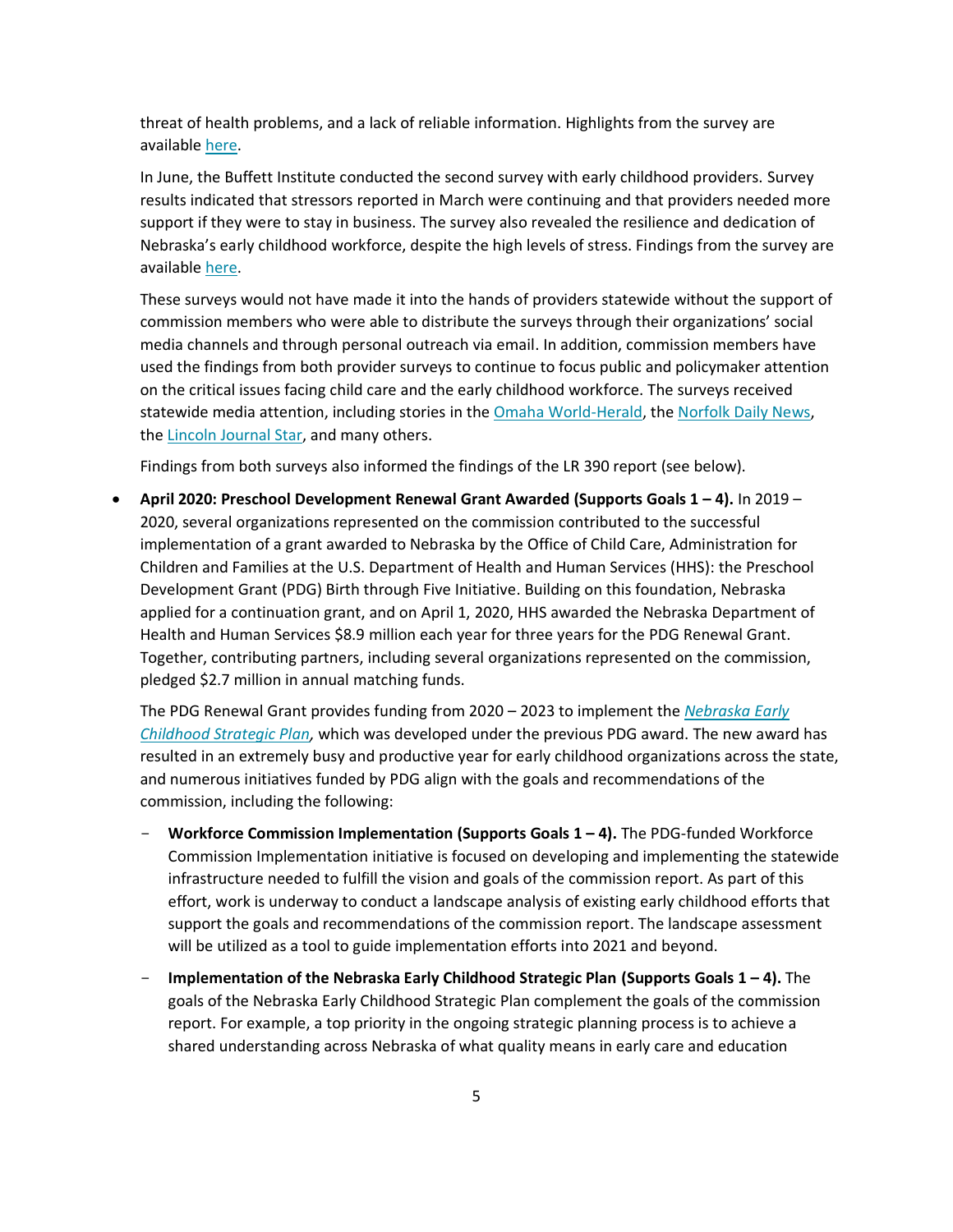settings and to infuse that definition into every aspect of the work, which aligns with Goals 1 − 4 of the commission report.

Another priority is to improve alignment of economic, social, regulatory, and funding policies to streamline business operations, reducing the administrative burden on early childhood providers while allowing them to cover the costs of providing quality programs. This priority aligns with commission Goals 2 and 4.

In addition, implementation of the strategic plan involves informing stakeholders about all aspects of Nebraska's early childhood system. Informational materials, including the Nebraska Early Childhood Strategic Plan Executive Summary, are available online and will continue to be developed as the plan evolves. Opportunities for input and engagement will also be shared with stakeholders statewide. These efforts align with commission Goals 3 and 4.

Learn more at [NEearlychildhoodplan.org.](http://www.neearlychildhoodplan.org/)

- **Nebraska Early Childhood Career Advising updates (Supports Goal 1).** With funding from PDG, the Buffett Institute is documenting early childhood programs across the state that lead to certificates, degrees, and teacher certification. This information will be used to update the Nebraska Early Childhood Career Advising guide in cooperation with the Nebraska Department of Education. This documentation will also allow for facilitated conversations between programs and institutions about articulation.
- **Public Education Campaign Planning (Supports Goal 3).** Through funding made possible by the Holland Foundation and PDG, plans are underway for a statewide public education campaign to build support for quality early childhood care and education and the early childhood workforce. The public education campaign is conceived as a broad collaborative effort that will engage partners and stakeholders across the state, including many organizations that are represented on the commission. The campaign is intended to build on the efforts of earlier campaigns in the state, and work thus far is focusing on communications research and analysis that will inform campaign messages and development. The campaign will launch later this year.

More information about PDG is available [here.](https://www.nebraskachildren.org/what-we-do/preschool-development-grant/)

• **April 2020: Launch of the Nebraska Child Care Referral Network (Supports Goals 1 and 4).** The commission report calls for engaging Nebraskans, including early childhood professionals, in collaborative efforts to support quality early care and education (Goal 1) and ensuring the communication and coordination necessary to accomplish objectives (Goal 4). The Nebraska Child Care Referral Network, launched on April 21, 2020, is an example of a collaborative and coordinated effort to promote quality early care and education in response to the child care crisis that emerged when pandemic restrictions were implemented. To help providers fill empty slots and remain open, and to help essential workers find care for their children during the pandemic, individuals and organizations from the public and private sectors collaborated and volunteered their time and resources to build a searchable website of licensed child care providers and programs across the state. At this time, all licensed child care programs are integrated into the site. Providers can register on the site and create a profile to provide additional information beyond what is available on the child care roster. In the next few months additional information will be added to the website, such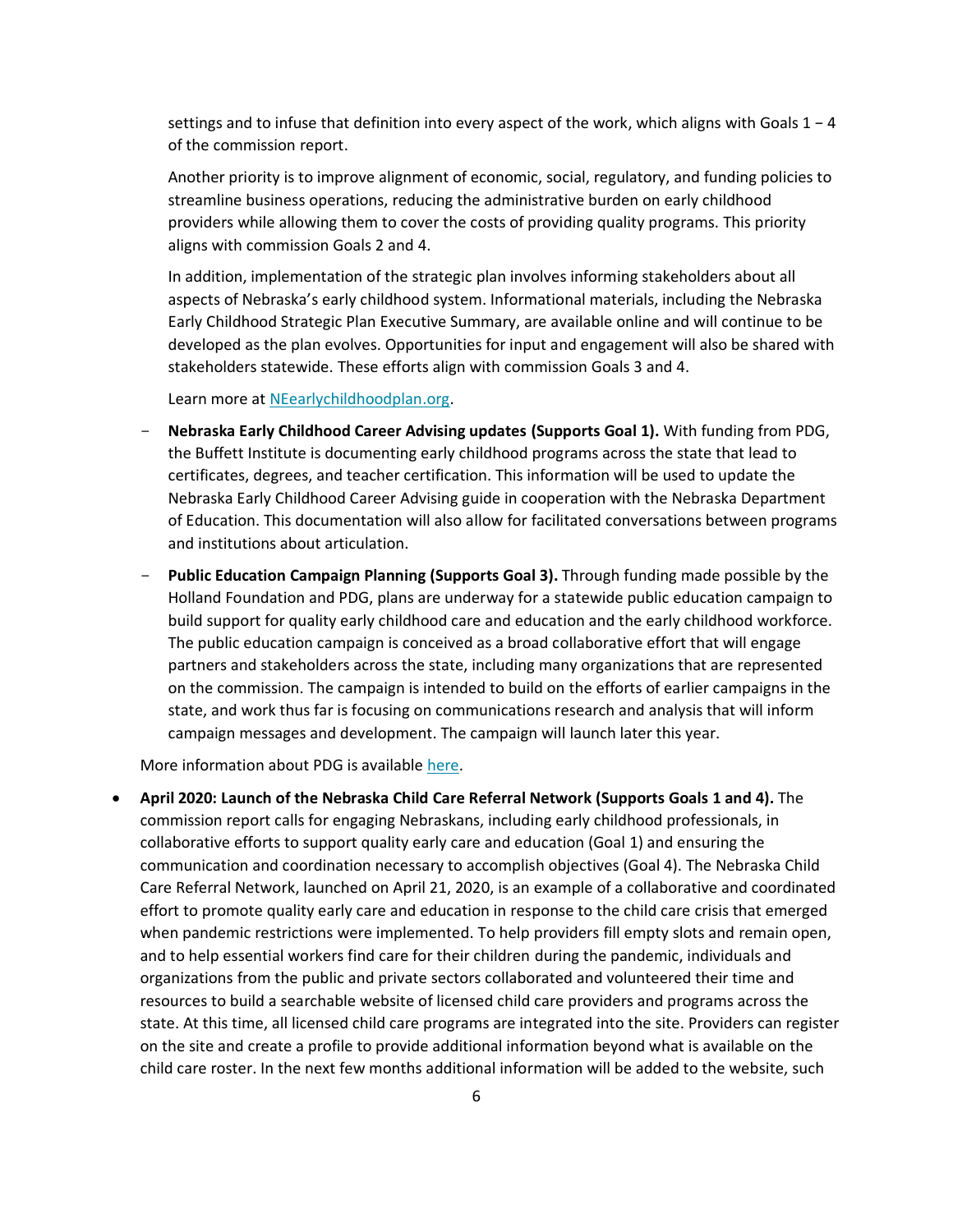as information about Head Start, school-based PreK, and school-based before- and after-school programs. Collaborations are in the works to encourage more providers to sign up for profiles on the site and to generate greater awareness of the site among parents. The Child Care Referral Network can be found [here.](https://www.nechildcarereferral.org/)

- **August 2020: Release of** *The Bottom Line* **Study (Supports Goals 2 and 4).** In its report and recommendations, the commission called for fully funding Nebraska's early childhood system and provided an estimate of the size of the investment needed to do so. In a complementary effort, partners at First Five Nebraska commissioned a study by the University of Nebraska–Lincoln's Bureau of Business Research to explore how gaps in child care availability affect family income, employer profitability, and state revenue in Nebraska. On Aug. 27, 2020, First Five Nebraska released results of its study in *The Bottom Line: Economic Impacts of Inadequate Child Care Access in Nebraska*. Information about the report is available [here.](http://www.firstfivenebraska.org/newsroom)
- **September 2020: Governance and Finance Task Force (Supports Goals 2 and 4).** In addition to a call to fully fund Nebraska's early childhood system (Goal 2), the commission report also calls for developing the infrastructure needed to implement the commission's goals and recommendations (Goal 4). As part of the PDG effort, a stakeholder task force, known as the Governance and Finance Task Force, was launched by First Five Nebraska in September 2020. The task force has been exploring Nebraska's early childhood financing practices, related regulatory barriers, and promising models of early childhood governance. Several members of the commission now serve on the task force and its workgroups, which are working diligently to (1) develop a detailed concept for a shared leadership model of the early care and education system in Nebraska, and (2) develop a plan to coordinate and align early care and education revenue streams from disparate sources.

The work of the task force is informed by a funding landscape technical report, entitled *Nebraska's Public Investment in Early Childhood Care and Education, Fiscal Year 2017,* that was developed by Cathey Huddleston-Casas at the Buffett Institute and Jen Goettemoeller, a private consultant, with assistance from colleagues from the Nebraska Department of Health and Human Services, the Nebraska Department of Education, and the Nebraska Children and Families Foundation. The report is available [here.](https://nebraskalegislature.gov/pdf/reports/committee/appropriations/lr390_appendixD.pdf)

• **September 2020: Public Hearing for Legislative Resolution 390 (Supports Goals 1 – 4).** When the COVID-19 pandemic interfered with plans to conduct a statewide tour to share the commission report and recommendations, Senator John Stinner, a member of the Legislature and the commission, recommended undertaking a legislative study to keep the spotlight on the early childhood workforce, especially in light of the pandemic. The Legislative Resolution 390 (LR 390) interim study report sought to assess the fiscal and economic impact of the COVID-19 pandemic on Nebraska's early childhood workforce and the early childhood care and education system (available [here\)](https://nebraskalegislature.gov/pdf/reports/committee/appropriations/lr390_2020.pdf). The commission report was named in the legislative resolution as foundational to the study, and other workforce-related efforts contributed to the LR 390 report, including the two Nebraska COVID-19 early care and education provider surveys, *The Bottom Line* study, the funding landscape technical report, and letters from several commission members that were entered as part of the public record.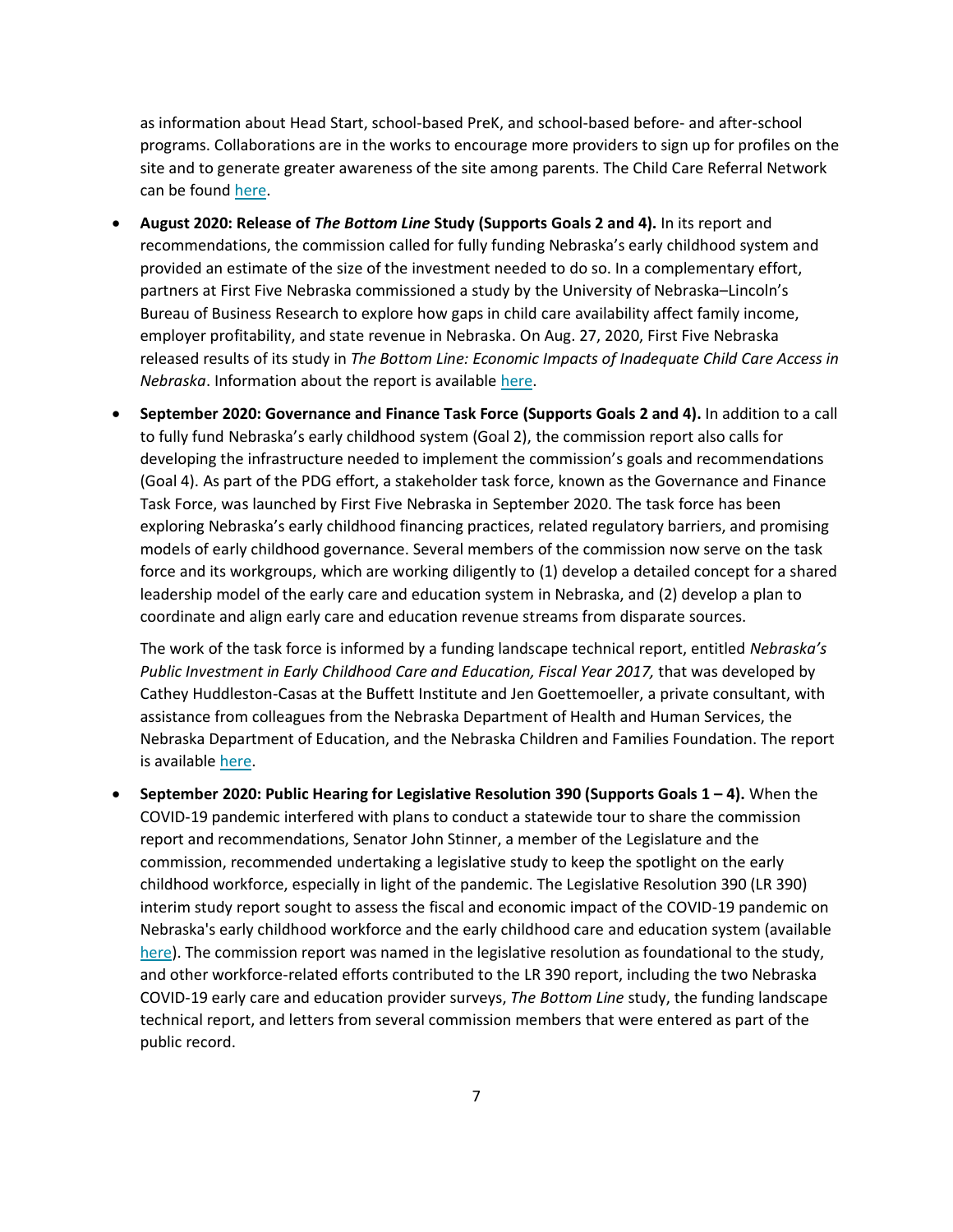Senator Stinner introduced LR 390 on July 27, 2020, and a public hearing was held on Sept. 29, 2020. The hearing provided a valuable opportunity to brief members of the Appropriations Committee on the commission's report and recommendations, the impact of the COVID-19 pandemic on the early childhood workforce, and the ways in which the commission estimated the funding requirements for a fully funded early childhood care and education system in Nebraska. The hearing was well attended by the committee, and NETV carried the hearing live on its website. University of Nebraska President Ted Carter was among those to testify and noted that early childhood education remains one of the university's top strategic priorities. The resulting press and social media coverage continued to communicate the importance of the issues and the Legislature's growing concern for the early childhood workforce. In addition to the Sept. 29 hearing with the Appropriations Committee, a separate briefing was held with the Health and Human Services Committee on Dec. 15, 2020, to share the same information and to assist them in understanding the impact of the COVID-19 pandemic on the early childhood workforce.

- **September 2020: Thriving Children, Families, and Communities Conference (Supports Goals 1 – 4).** At th[e 2020 Thriving Children, Families, and Communities Conference](https://webcast.center/buffett/main.php) on Sept. 14, Senator Stinner offered opening remarks and used the opportunity to highlight the work of the Nebraska Early Childhood Workforce Commission. Held online due to COVID-19, this annual conference drew registrations from 700 individuals, including those from 100 Nebraska communities and 20 states. Senator Stinner also used his remarks at the conference to encourage Nebraska parents and business owners to respond to an online survey to share their experiences regarding child care during the COVID-19 pandemic. The goal was to receive a response from parents and business owners in all 93 Nebraska counties. This effort, supported by the Buffett Institute and First Five, received more than 1,000 responses and helped to inform the findings of the LR 390 report.
- **November 2020: Early Childhood Education (ECE) Business Collaboratory (Supports Goal 2).** Nebraska is one of 12 states participating in the 2020 cohort of the ECE Business Collaboratory. Offered by First Children's Finance, the **ECE Business Collaboratory** is designed to assist states that are seeking to create and strengthen pathways to child care business sustainability. The Nebraska team is led by Stephanni Renn, vice president of early childhood programs at the Nebraska Children and Families Foundation, and includes members from the Buffett Early Childhood Institute, First Five Nebraska, Nebraska Early Childhood Collaborative, state agency partners from the Nebraska Department of Education Office of Early Childhood, Nebraska Department of Health and Human Services Office of Children and Family Services, and Step Up to Quality. The team has worked to assemble a map of Nebraska's child care business ecosystem and is currently completing a child care business ecosystem assessment for the state.
- **February 2021: Release of Legislative Resolution 390 Report (Supports Goals 1 – 4).** On Feb. 16, 2021, Senator Stinner publicly released the interim study report authorized by Legislative Resolution 390 (LR 390) and conducted by the Legislature's Appropriations Committee. Entitled *[Examination of](https://nebraskalegislature.gov/pdf/reports/committee/appropriations/lr390_2020.pdf)  [the Fiscal and Economic Impact of the COVID-](https://nebraskalegislature.gov/pdf/reports/committee/appropriations/lr390_2020.pdf)19 Pandemic on Nebraska's Early Childhood Workforce [and the Early Childhood Care and Education System](https://nebraskalegislature.gov/pdf/reports/committee/appropriations/lr390_2020.pdf)*, the report addressed impacts of the pandemic as well as the requirements of a fully funded early childhood system.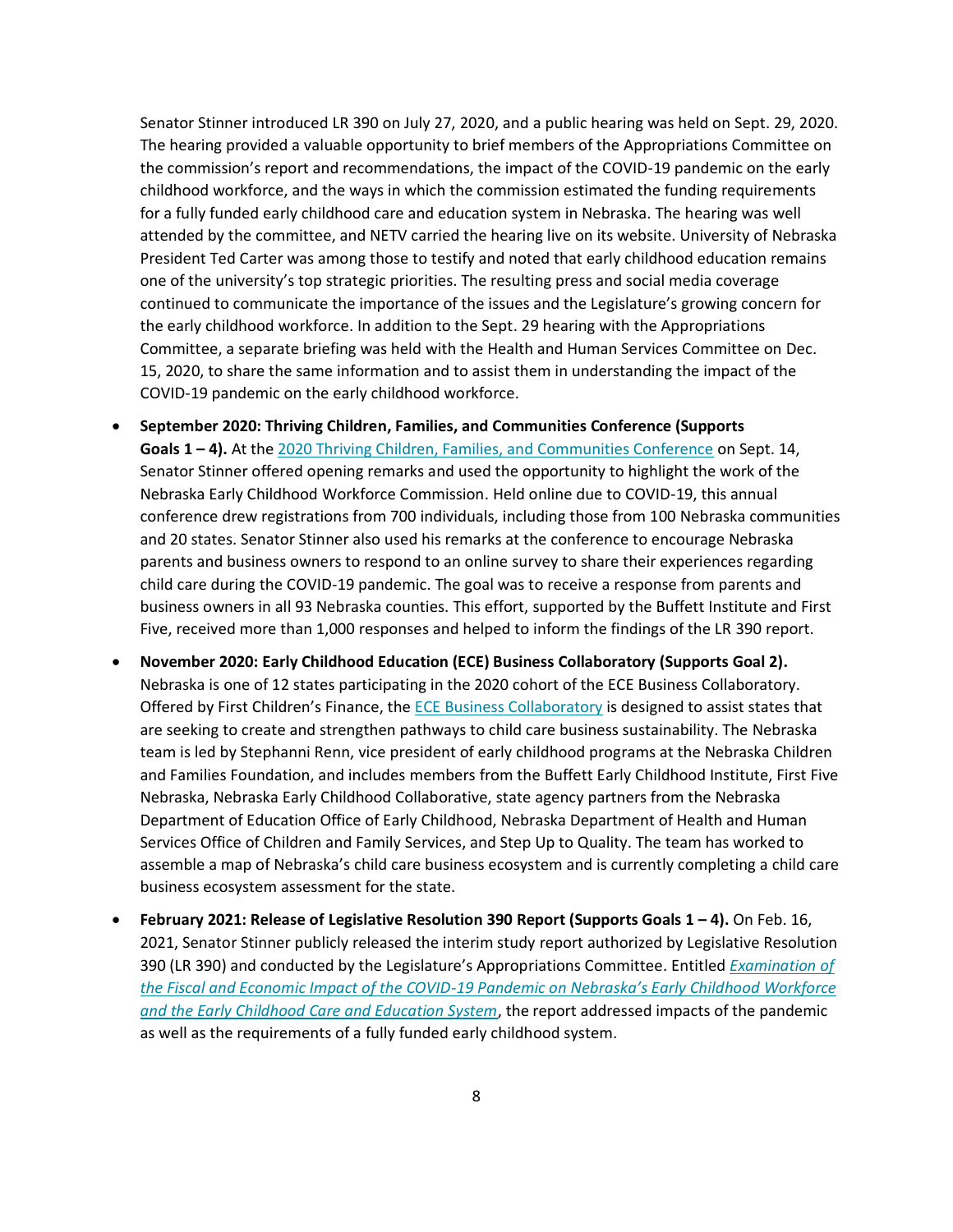In releasing the report, Senator Stinner offered remarks on the floor of the Legislature and provided copies to his colleagues, continuing to call attention to the needs of the early childhood workforce and to urge consideration for fully funding the early childhood system. Resulting media coverage of the report was extensive: more than 60 stories appeared in both Nebraska and national media outlets, including the [Associated Press,](https://apnews.com/article/pandemics-scottsbluff-nebraska-coronavirus-pandemic-7db5255780a6e3a34877dbc90a6bf33e) U.S. [News & World Report,](https://www.usnews.com/news/best-states/nebraska/articles/2021-02-20/study-shows-pandemics-impact-on-nebraska-child-care-centers) [The Washington Times,](https://www.washingtontimes.com/news/2021/feb/20/study-shows-pandemics-impact-on-nebraska-child-car/) Omaha [World-Herald,](https://omaha.com/opinion/columnists/midlands-voices-lawmakers-study-shows-the-enormous-stress-on-nebraska-child-care/article_d7a74952-6d71-11eb-aa09-bfe27e5db4d9.html/?&logged_out=1) [Scottsbluff Star-Herald,](https://starherald.com/opinion/columnists/matthew-hansen-stinner-covid-19-exposes-nebraska-s-child-care-problems/article_e63c0f08-e6a5-548d-bde5-2b07e16e7597.html) [Grand Island Independent,](https://theindependent.com/opinion/editorial/state-must-act-to-boost-child-care/article_b637db40-7232-11eb-8c17-034b6ab97ec7.html) [Norfolk Daily News,](https://norfolkdailynews.com/wjag/news/report-shows-impact-pandemic-has-had-on-early-childhood-workforce/article_638188ee-7302-11eb-b446-07189a29f0ad.html) and many others.

Together, these broad, collaborative initiatives, and many other efforts across Nebraska, are helping to advance the goals identified in the commission report.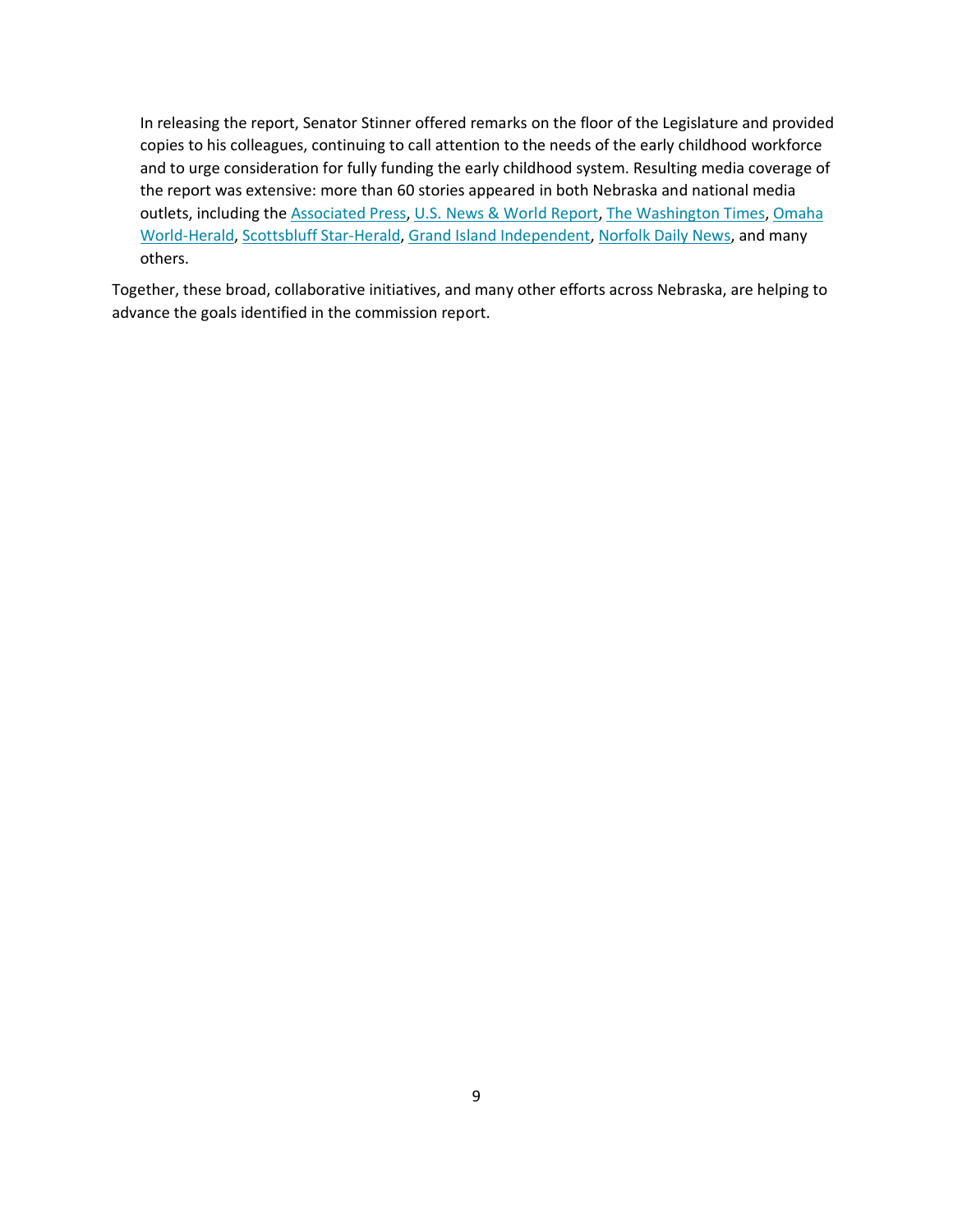# LOOKING AHEAD

In the year ahead, commission members will continue collaborating to elevate Nebraska's early childhood workforce. Following are just a few examples of ongoing collaborative efforts:

- In 2021 2022, Nebraskans will be engaged in further developing the Nebraska Early Childhood Strategic Plan, with a focus on identifying strategies and action plans for accomplishing its goals. Stakeholders will be invited to participate in conversations to ensure the plan addresses the priorities and needs of Nebraskans in diverse and unique communities across the state.
- Continued collaboration with Senator Stinner and other legislative leaders will focus on the needs of the early childhood workforce, including discussions about new opportunities made possible through unprecedented one-time funds available as a result of the COVID-19 pandemic.
- Development of a statewide public education campaign will build support for quality early childhood care and education and the early childhood workforce.
- Facilitation and support for the [2021 Thriving Children, Families, and Communities Conference](https://buffettinstitute.nebraska.edu/news-and-events/events) will continue to leverage its "big tent" strategy to bring community and state leaders together in support of quality early childhood care and education and the early childhood workforce.
- Continued collaboration with early childhood partners will facilitate the dissemination and promotion of information about the needs of the early childhood workforce and its importance to the state.
- A statewide early childhood workforce leadership cadre will be developed to support members of the workforce in influencing the evolution of Nebraska's early childhood system.
- An advisory group of stakeholders from across Nebraska will be developed to guide efforts to implement the commission's recommendations.